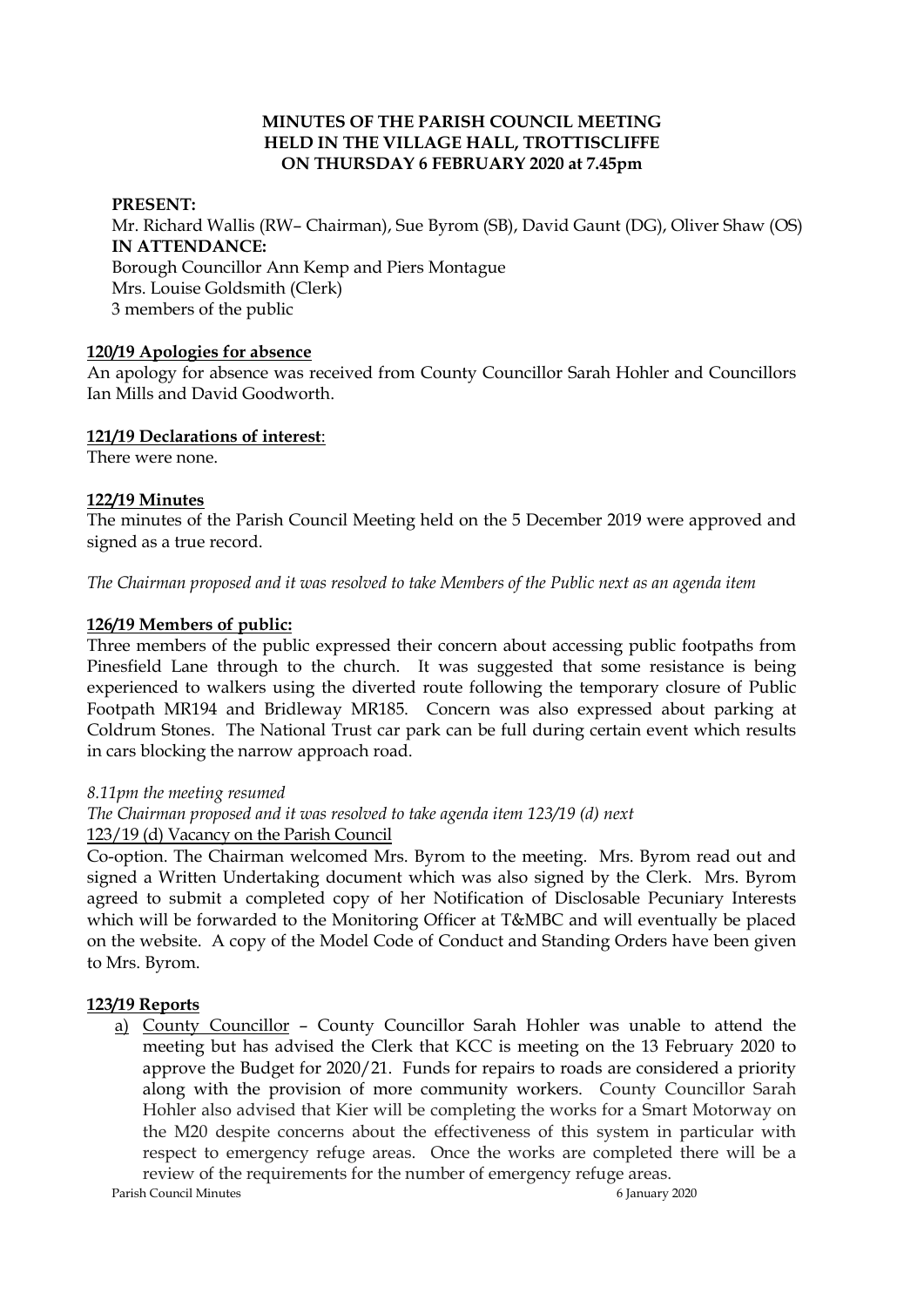b) Borough Councillor – Borough Councillor Ann Kemp advised that T&MBC is making progress with resolving a number of issues with the new waste collection service. Officers have been out checking on the collection of rubbish and making sure roads are not missed. Smaller vehicles are now in use to access some narrow roads and lanes which were being missed because the refuse lorry was too large. T&MBC is in the process of preparing a draft budget for 2020/21. The expectation is that most services will not be affected. T&MBC is also preparing a draft Climate Change Strategy in line with the Governments advice that the issues and costs associated with climate changes should be considered in all proposals.

*8.26pm Borough Councillors Ann Kemp and Piers Montague left the meeting*

- c) Kent Police RW reported that on the 7 January 2020 somebody attempted to break into a car in Church Lane, Trottisclifffe. On the 5 January 2020 two suitcases were stolen from the boot of a vehicle parked in Taylors Lane, Trottiscliffe. On the 1 February 2020 a tow trailer was stolen from a barn in Park Road, Addington.
- d) KALC Area Committee Nobody was able to attend the meeting held on the 5 December 2019. The minutes of the meeting have been circulated.
- e) JPCTCG There has been no meeting.
- f) Parish Partnership Panel Nobody was able to attend the meeting being held this evening.
- g) Trosley Liaison Group There has been no meeting.
- h) Village Hall Committee SB reported that the Committee are in agreement for a proposal for installing 'entrance' and 'exit' signs into the car park which may assist with the current parking . The Committee are also looking to improve the lighting at the entrance to the village hall.
- i) Tree Warden There was no report.
- j) Courts Committee Meeting The Clerk is in the process of arranging a meeting to discuss a number of issues.

# **124/19 Matters arising**

- a) T&MBC Call for Sites/Development of the Local Plan –Tonbridge & Malling Borough Council has advised that the Hearing for the Local Plan will be taking place between the 19 and 21 May 2020 at the Orchards Events Venue, New Road, East Malling, ME19 6BJ
- b) Progress with a Community Bid for The Plough Inn The Trosley Heritage Group has now exchanged contracts on The Plough Inn and are holding an event on the 10 February 2020 to introduce the village to the new tenants who are going to run a restaurant at the premises. Completion is expected on the 28 February 2020 and the aim is to open the new restaurant on the 9 May 2020. A committee is to be formed to oversee the operation. RW is going to be a self appointed Director and is happy to act as a representative for the Parish Council.
- c) Monthly Check of the Defibrillator The Clerk has carried out the monthly check.
- d) Vacancy on the Parish Council There is still one space on the Parish Council which is being advertised.
- e) Waste Collection Service update see item 123/19 (c).
- *f)* KALC Community Award 2020 The Clerk has submitted a nomination form for Diane Laite for all her services to the village.
- g) Proposal to create parking spaces at the village hall car park Members noted that the trees have been removed in the parking area adjacent to the school and that staff at the school now seem to be using the car park. The Clerk has liased with T&MBC on how the parking could be organised in the village hall car park and the Clerk and RW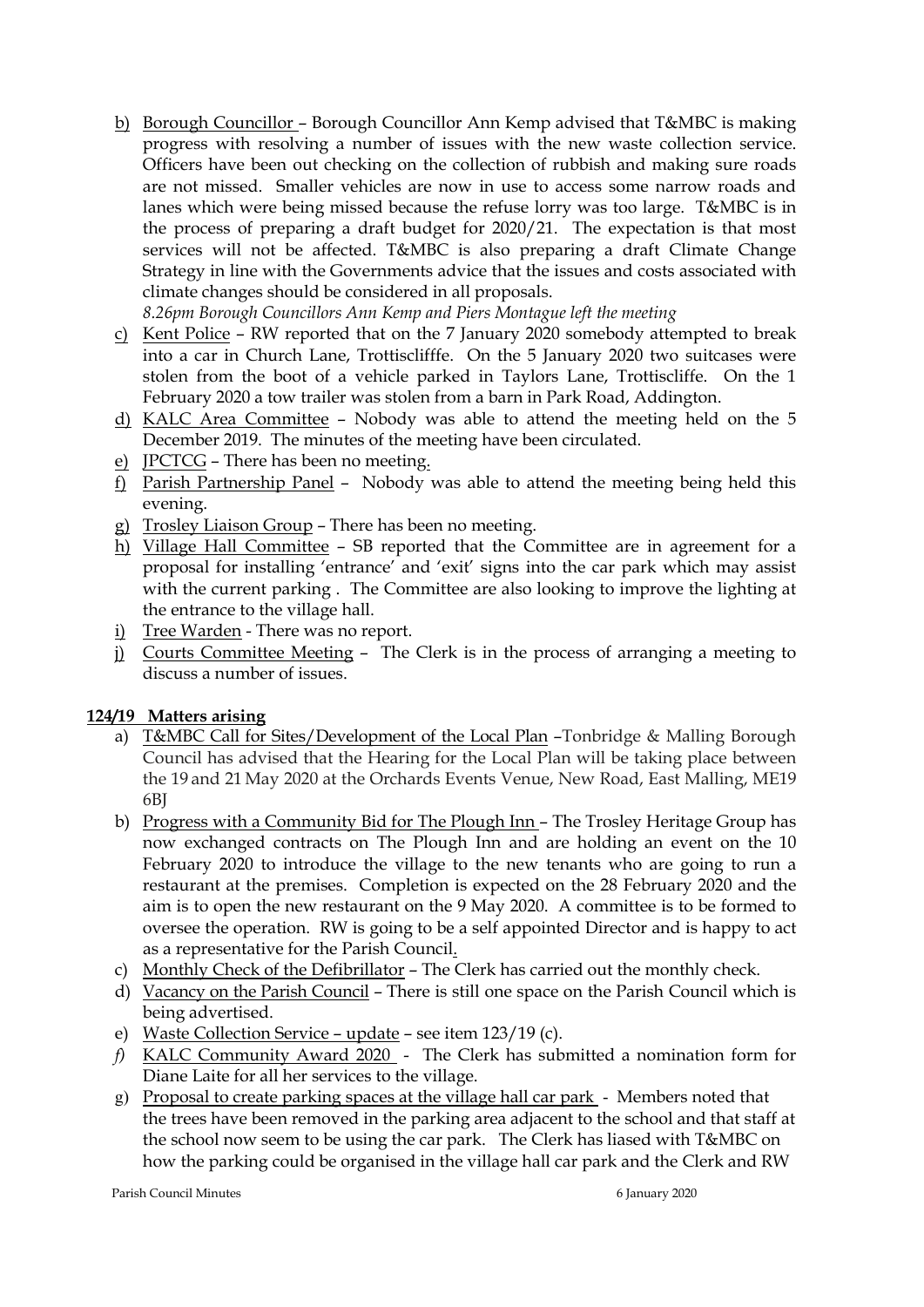met with a contractor to discuss the benefits and cost implications of marking out bays. The Clerk is waiting for a quote from the contractor and will bring this to the next meeting for a decision to be made. SB and the Clerk will also discuss this with the Village Hall Committee.

#### **125/19 Finance & Policies**

| Statement of payments to be made and income received |    |            |  |  |
|------------------------------------------------------|----|------------|--|--|
| <b>National Savings Account:</b>                     |    | £1,718.56  |  |  |
| Nat West TPC TCC Account:                            |    | £10,204.75 |  |  |
| Nat West TPC Reserve Account:                        |    | £22,542.68 |  |  |
| Nat West TPC Current Account                         |    | £ 273.54   |  |  |
| Less cheque 286                                      | £. | 20.00      |  |  |
|                                                      |    | 253.54     |  |  |

**Receipts**: National Savings: Interest of £13.64

| Supplier                    | Description               | Cheque | Amount    |
|-----------------------------|---------------------------|--------|-----------|
|                             |                           | Number |           |
| Mrs L S Goldsmith           | (Salary 4 weeks)          |        |           |
|                             | $(09/01 - 06/02)$         | 000421 | £180.56   |
| <b>HMRC</b>                 | (Clerk's Tax)             | 000422 | £120.40   |
| Mrs L S Goldsmith           | (Clerks Expenses)         | 000423 | £104.24   |
| Four Seasons Gardens Ltd.   | (Grass cutting and maint) | 000424 | £1,194.67 |
| Austin Plumbers Ltd.        | (Drainage works car park) | 000425 | £ 450.00  |
| Trottiscliffe Village Hall  | (Meeting room hire)       | 000427 | £ 70.00   |
| <b>William Mott</b>         | (Village website hosting) | 000428 | $£$ 85.00 |
| <b>Trottiscliffe PCC</b>    | (Annual Grant)            | 000429 | £450.00   |
| Trottiscliffe Village Hall  | (Annual Grant)            | 000430 | £1,300.00 |
| Trottiscliffe C of E School | (Annual Grant)            | 000431 | £1,250.00 |
| Day Tree Fellers            | (Tree work car park)      | 000432 | £1,083.33 |
| Doug Wanstall               | (Christmas Tree)          | 000433 | £ 75.00   |
| <b>Total</b>                |                           |        | £6,363.20 |

### **Transfer from TPC Reserve Account to TPC Current Account: £6,400.00**

| <b>Cheques for signature TPC TCC Account:</b> |                  |        |         |  |  |
|-----------------------------------------------|------------------|--------|---------|--|--|
| <b>EDF Customers PLC</b>                      | Electricity Bill | 000019 | £307.13 |  |  |

- h) Cheques for signature: The Chairman proposed and it was resolved to sign the above cheques.
- i) Bank Mandate The Clerk reported that after several visits to NatWest at West a mandate is now in place.

### **127/19 Planning**

a) Applications from T&MBC:

1] TM/19/02982/LDP – Prunelle, Church Lane, Trottiscliffe, ME19 5EB

Lawful Development Certificate Proposed: Construction of porous tarmac hardstanding to front of dwelling. *Resolved: Object The development, by virtue of the amount of hardstanding and the materials to be used would cause visual harm to the appearance of the site and wider locality which is designated as an Area of Outstanding Natural Beauty.* 

Parish Council Minutes 6 January 2020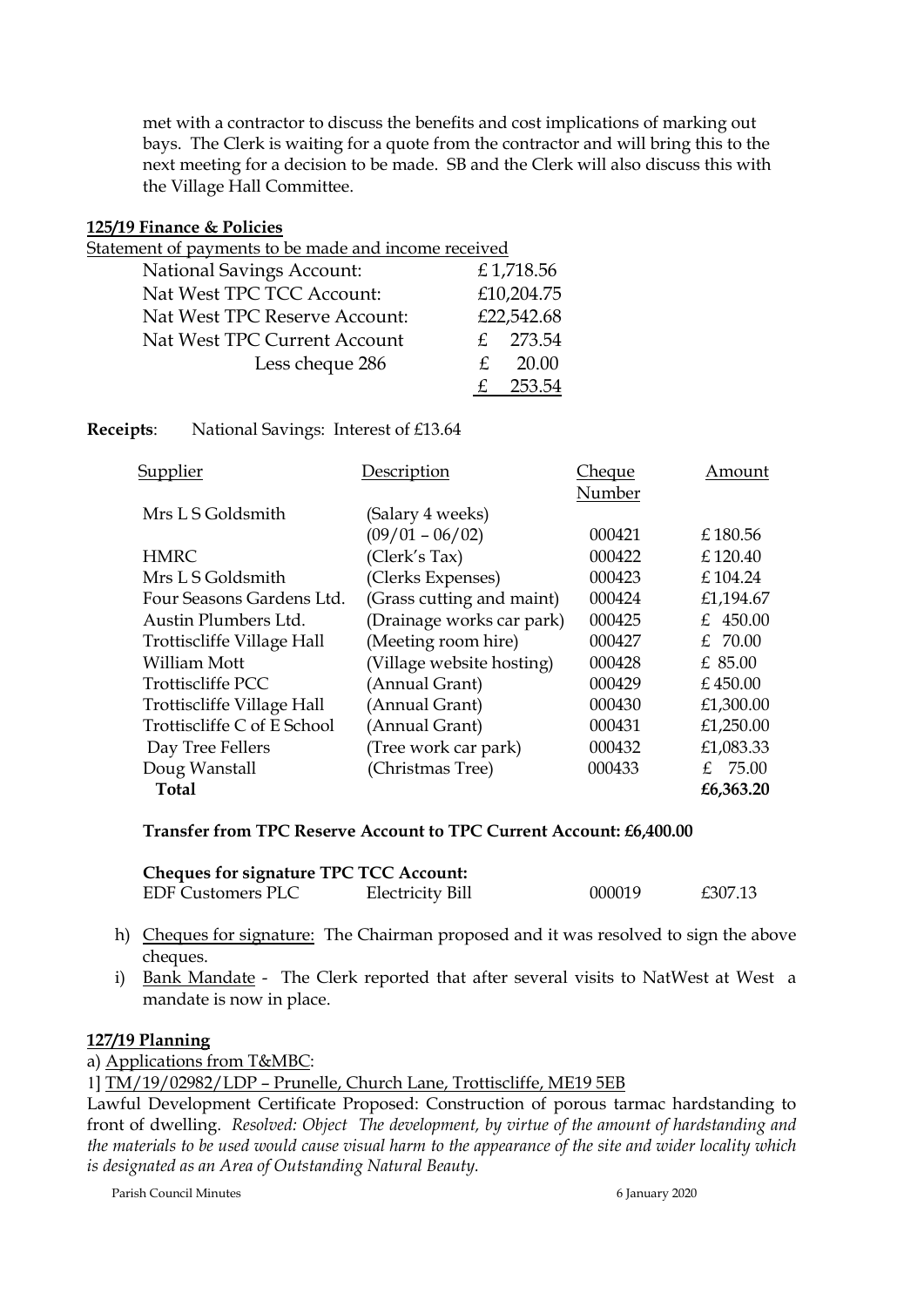2] TM/19/003005/FL – Robin Hill, Pilgrims Way, Trottiscliffe, ME19 5EW

Erection of timber clad garden studio. *Resolved: Object. Members object to the bulk and scale of the proposed building. Members are not adverse to a studo being erected but feel it should be on a smaller scale in proportion to the size of the garden and will less glazing.* 

b) Decisions from T&MBC:

1] TM/19/02871/LDP – Elpatos, Pilgrims Way, Trottiscliffe, ME19 5EP

Lawful Development Certificate Proposed: Construction of single storey rear extension. *Certified*

2] TM/19/02738/FL – Rectory Cottage, Church Lane, Trottiscliffe, ME19 5EB

Proposal to move the rear door to the adjacent wall, forming of one new window and door to the rear elevation. *Certified*

## c) Other planning matters:

1] TM/18/00357/OA – The Nursery, Taylors Lane, Trottiscliffe - Erection of a detached dwelling. Members were disappointed to hear that the Inspector has approved the appeal and that planning permission has been granted.

2] Bramble Park – The Clerk reported that there has been no update on whether Cavendish Education has acquired Bramble Park, Church Lane a planning application has not been received. Members acknowledged receipt of a petition from local residents. It was proposed and resolved that the Clerk sends a copy of the petition to the planners at T&MBC and copies in the Borough Councillors.

# **128/19 Highways, Footways and Footpaths**

1] Reported Faults

i) Request for bollard in Taylors Lane - The Clerk has carried out some measurements of the pavement and is waiting for a response from Ian Grigor, Schemes Project Manager KCC. Mr Grigor on the best way forward. KCC has suggested that the width of the pavement does not allow bollards to be installed and that either the pavement would need to be widened or that a trief kerb should be considered. The Clerk has requested some estimated costs.

ii) Addington Lane – flooding on road requires major works. Members noted that the road is to be closed overnight on the 7 February 2020 to enable KCC to undertake a drainage survey

iii) Enquiry 412151 Vigo Lane – various drainage works have been arranged and subsequently cancelled for Vigo Hill. The drains and culverts are not coping with the recent wet weather. The Clerk was asked to pursue KCC to get the necessary surveys done and remedial works.

iv) Enquiry 485759 – a further post has been knocked down by a lorry on the green opposite The George. The Clerk has reported this. Members agreed to discuss a solution to this ongoing problem at the next meeting.

v) Footpath MR194 and Bridleway MR185 - Members noted that the paths will be closed for a maximum of 6 months because works are planned near to them although they are expected to re-open sooner than this. RW offered to walk the paths to see if any problems were experienced and to check that the diversion signs are in place.

vi) National Trust Car Park at Coldrum Stones – Members agreed that little could be done to improve the parking in this area when events are organised however these seem to be a minority.